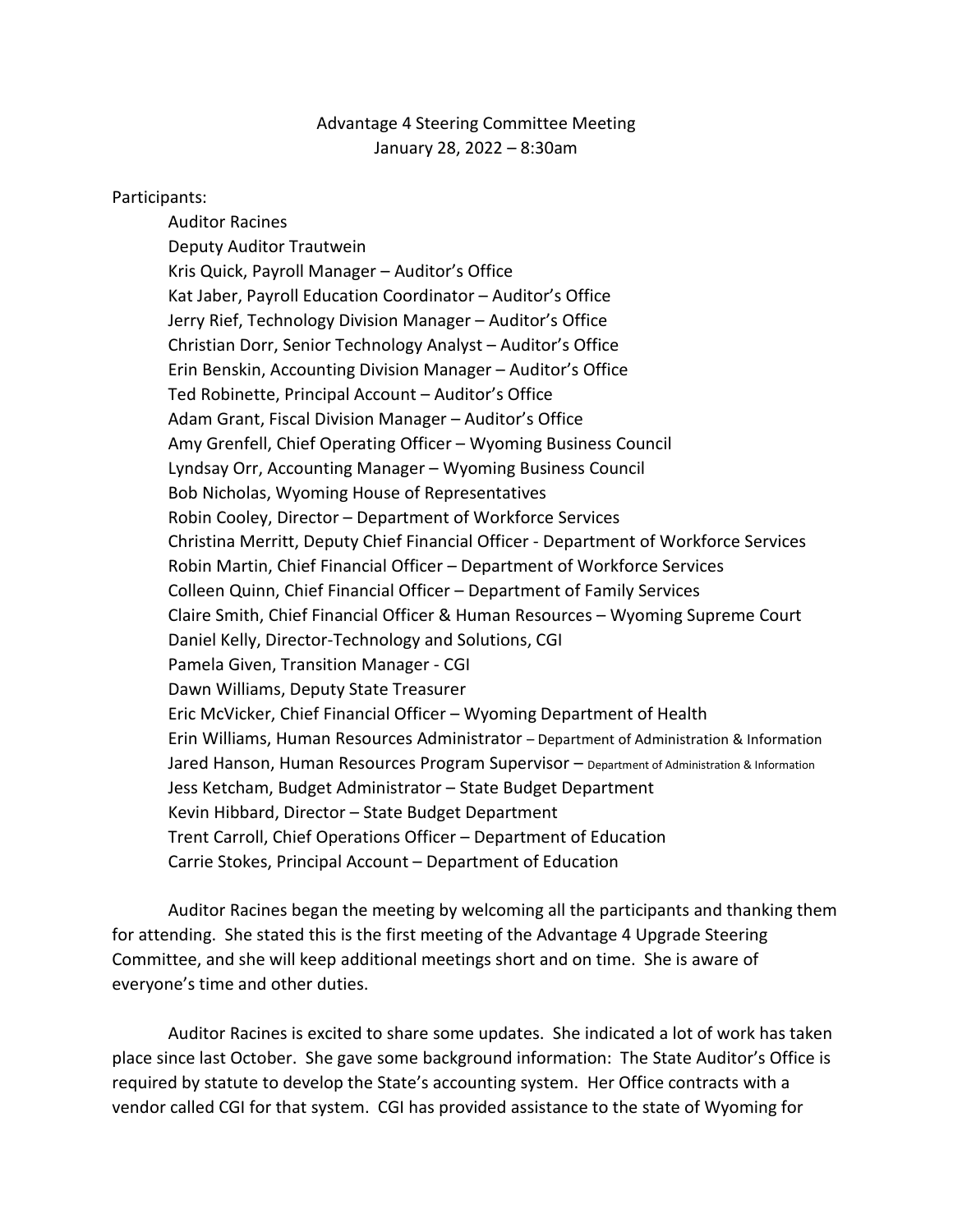Advantage 4 Steering Committee January 28, 2022 Page Two

approximately 30 years. In 2018 the State upgraded from version 3.9 to 3.11. We are now upgrading from 3.11 to 4.0. This Committee has been formed to provide assistance and information about the status of 4.0. The system consists of three components:

Wyoming On-line Financial System (WOLFS) Human Resource Management System (HRM) infoAdvantage, which is the reporting component

Version 4.0 is tentatively going to go live in March of 2023. The Auditor and/or her staff met with most of the participants last October and November to give a heads up about this process and provide agency briefings. One statement that has been said many times - the last upgrade was very substantial. It changed a lot of the business process – both within the system and actual activities for the users of the system. This upgrade is quite different. There are no substantial changes. It will change the user interface experience – hopefully to make it more user friendly and easy to use. The substantial business process change will not be a part of this.

Most that participated in the last upgrade – ESS was one of the main changes. That won't be a substantial change this time. The Auditor then introduced Dan Kelly and Pam Given from CGI.

Dan Kelly stated he has been with CGI for approximately 37 years. Most of that time has been with the advantage program. He will be the project advisor. He will be assisting Eydie Trautwein and Kris Quick with the entire process and working to make sure everything runs smoothly.

Pam Given is the Transition Manager. She will be working a lot with the internal team to deliver and provide data – behind the scenes. She has worked in project management for 25 years. Prior to CGI she worked in media entertainment and healthcare. She has a broad view of many industries and looks forward to bringing her experience to this project.

Auditor Racines spoke about the project timeline. She stated that last October through December was the align phase. This involved a lot of project planning. January through April is the build phase, which is where we are now. This is the configuration of the system and receipt of test environments. May through October is tentatively the achieve phase. That is where testing, training and getting ready to go live.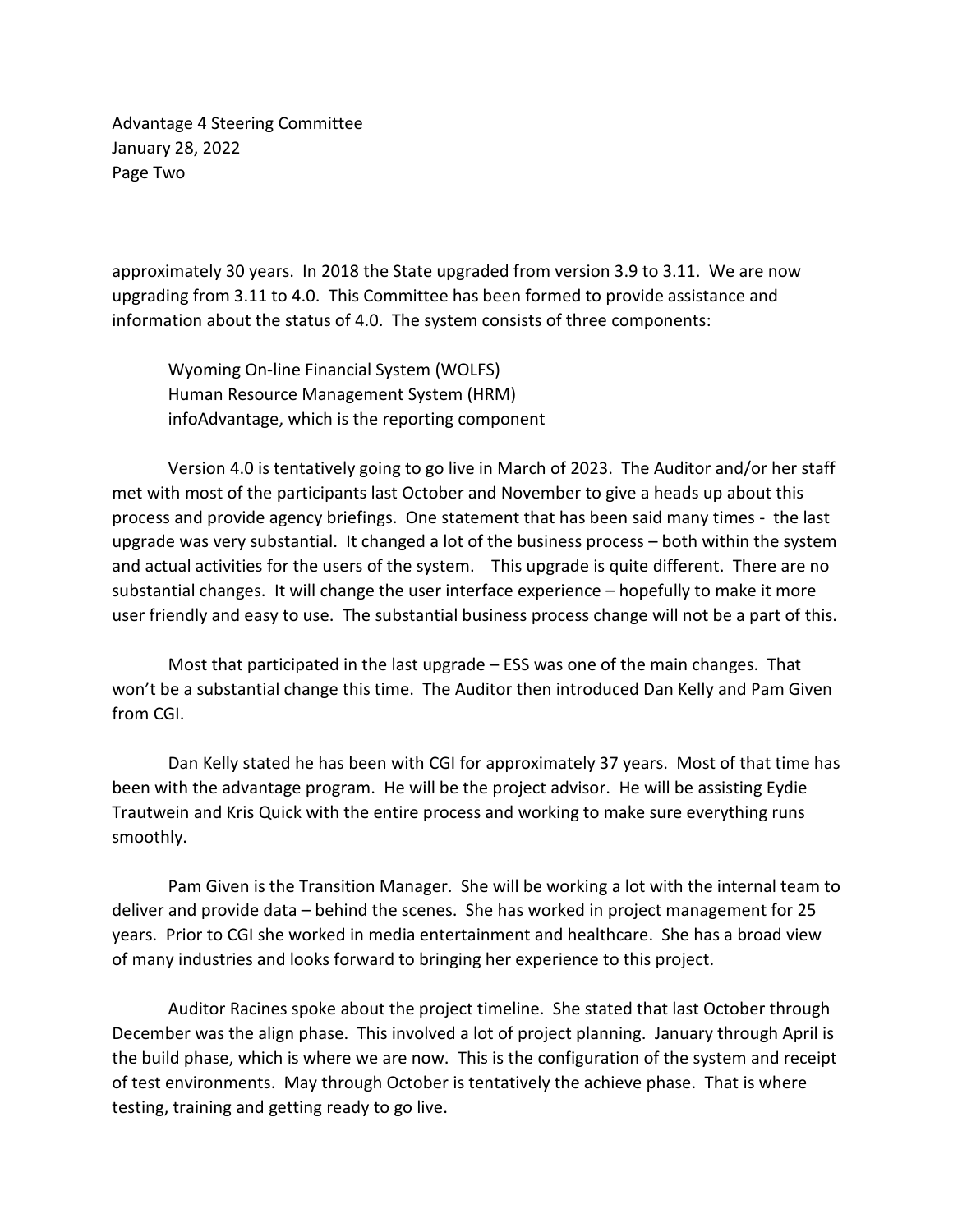Advantage 4 Steering Committee January 28, 2022 Page Three

The Auditor realizes this is a long time for an upgrade and some people have asked if it can go faster. She stated we have intentionally created a long runway for this upgrade. Anyone that participated in the last upgrade knows that these things can easily get rushed which can cause "issues" to develop. We have built in enough time to make sure users and administrators are successful. We have also created several ways for agencies to participate and receive information about the upgrade – the Steering Committee, Subcommittees and the monthly meetings. We lean towards over communication – just to make sure everyone is informed. We don't want any surprises. If you have new employees and would like additional briefings, please reach out to the Auditor's Office.

Eydie Trautwein showed a chart of the structure of the Steering Committee. Auditor Racines will continue to lead the Steering Committee meetings. Kris Quick is the Project Manager. He plays a critical role in this project. We have high level representation from all agencies – executive, legislative and judicial. We also have three subcommittees. The Communication and Outreach Subcommittee will be reaching out in the next 45 days.

Ms. Trautwein stated the project plan has been agreed upon by both the Auditor's Office and CGI. The training plan is currently in draft form. We are being very deliberate on the training plan in identifying populations and offering a wide variety of trainings (in-person, virtual and videos).

The customization schedule is currently in development, as well as our testing plan. The testing plan will hopefully be finalized in the next few weeks. We are waiting on customization schedules from CGI. We have completed familiarization training with our staff and HRD. CGI provides these trainings in January. They went very well.

CGI delivered our prototype environment on December  $1<sup>st</sup>$ . We are currently working on configuring home pages. We are beginning with four pages (Employee, Manager, Human Resources and Accounting). We have also gone through the system and identified our top 15 transactions and are working to provide screenshots to CGI (GAX, CR, PRC, ESMT).

We will be getting test environments in April. They will have our data included so we can test the system more meaningful. We now have to rely on CGI pretty heavily to make changes on home pages. 4.0 gives us the flexibility to make the system look like we want it to.